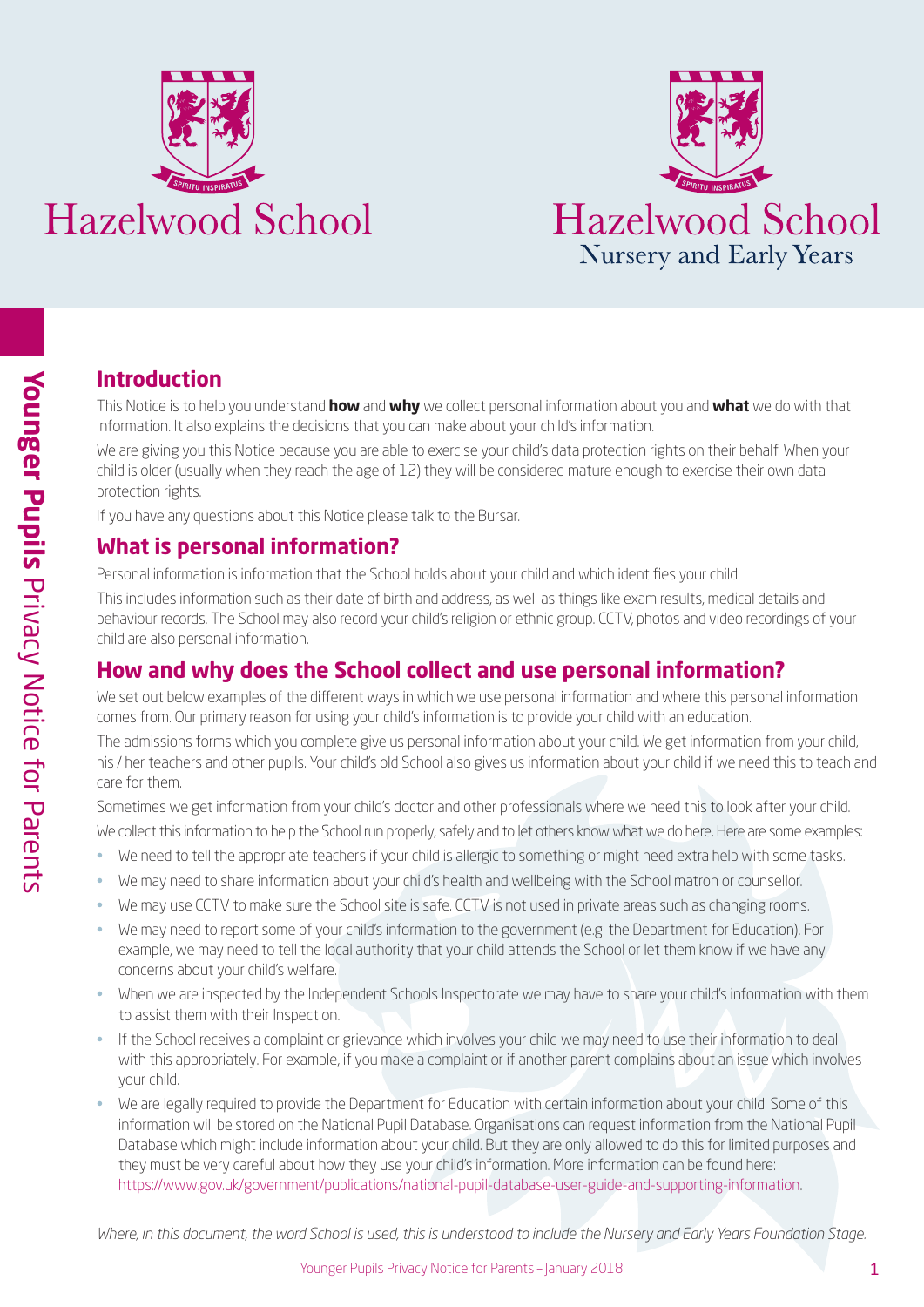- We may need information about any court orders or criminal petitions which relate to your child. This is so that we can safeguard your child's welfare and wellbeing and look after the other pupils at the School.
- Depending on where your child will go when they leave us we may need to provide their information to other Schools and Colleges. For example, we may share information about your child's exam results and provide references. We may need to pass on information which they need to look after your child.
- If your child takes public examinations we will need to share information about them with examination boards. For example, if your child requires extra time in exams.
- We may need to share information with the Police or our legal advisers if something goes wrong or to help with an enquiry. For example, if one of your child's classmates is injured at School or if there is a burglary.
- Occasionally we may use consultants, experts and other advisors to assist the School in fulfilling its obligations and to help run the School properly. We might need to share your child's information with them if this is relevant to their work.
- If your child has misbehaved in a serious way, and the Police have become involved, we may need to use information about the action taken by the Police.
- We may share some information with our insurance company to make sure that we have the insurance cover that we need.
- We may share your child's academic and (where fair) their behaviour records with you so you can support their schooling.
- We will only share your child's information with other people and organisations when we have a good reason to do so. In exceptional circumstances we may need to share it more widely than we would normally.
- We will monitor your child's use of email, the internet and mobile electronic devices e.g. iPads. This is to check that your child is not misbehaving when using this technology or putting themselves at risk of harm. If you would like more information about this you can read the Acceptable Use of IT Policy.
- We may use photographs or videos of your child for the School's website, magazine, social media sites, prospectus and in the local newspapers to show prospective pupils and parents what we do here and to advertise the School. These photographs and videos may be published alongside information about your child such as your name, hobbies and achievements. We may continue to use these photographs and videos after your child has left the School.
- Sometimes we use photographs and videos for teaching purposes, for example, to record a drama lesson. We also have a photograph of your child on their School record to help teachers who do not teach them directly to get to know your child. If your child is in The Nursery and Early Years (including Reception) we will use photographs for the completion of their EYFS Profile and Learning Journals.
- If you have concerns about us using photographs or videos of your child please speak to the Bursar.
- We may use examples of your child's schoolwork to let people know what kind of activities and lessons we do at the School.
- We publish our public exam results, sports fixtures and other news on the website and put articles and photographs in the local news to tell people about what we have been doing.
- We may keep details of your child's address when they leave so we can send them a copy of our annual magazine Lupercus and find out how they are getting on. In the future, we may plan to create an alumni association (called The Old Hazelwoodians for example). We may also pass your child's details onto the team running this part of the School's operation so they can invite them to play an active part in this aspect of School life.
- We sometimes use contractors to handle personal information on our behalf. The following are examples:
	- IT consultants who might access information about your child when checking the security of our IT network; and
	- we use third party "cloud computing" services to store some information rather than the information being stored on hard drives located on the School site.

If you have any concerns about the above, please speak to the Bursar.

### **Our legal grounds for using your information**

This section contains information about the legal basis that we are relying on when handling your child's information.

#### **Legitimate interests**

This means that the School is using your child's information when this is necessary for the School's legitimate interests except where the processing is unfair to your child. The School relies on legitimate interests for many of the ways in which it uses your child's information.

Specifically, the School has a legitimate interest in:

• Providing your child (and other children) with an education.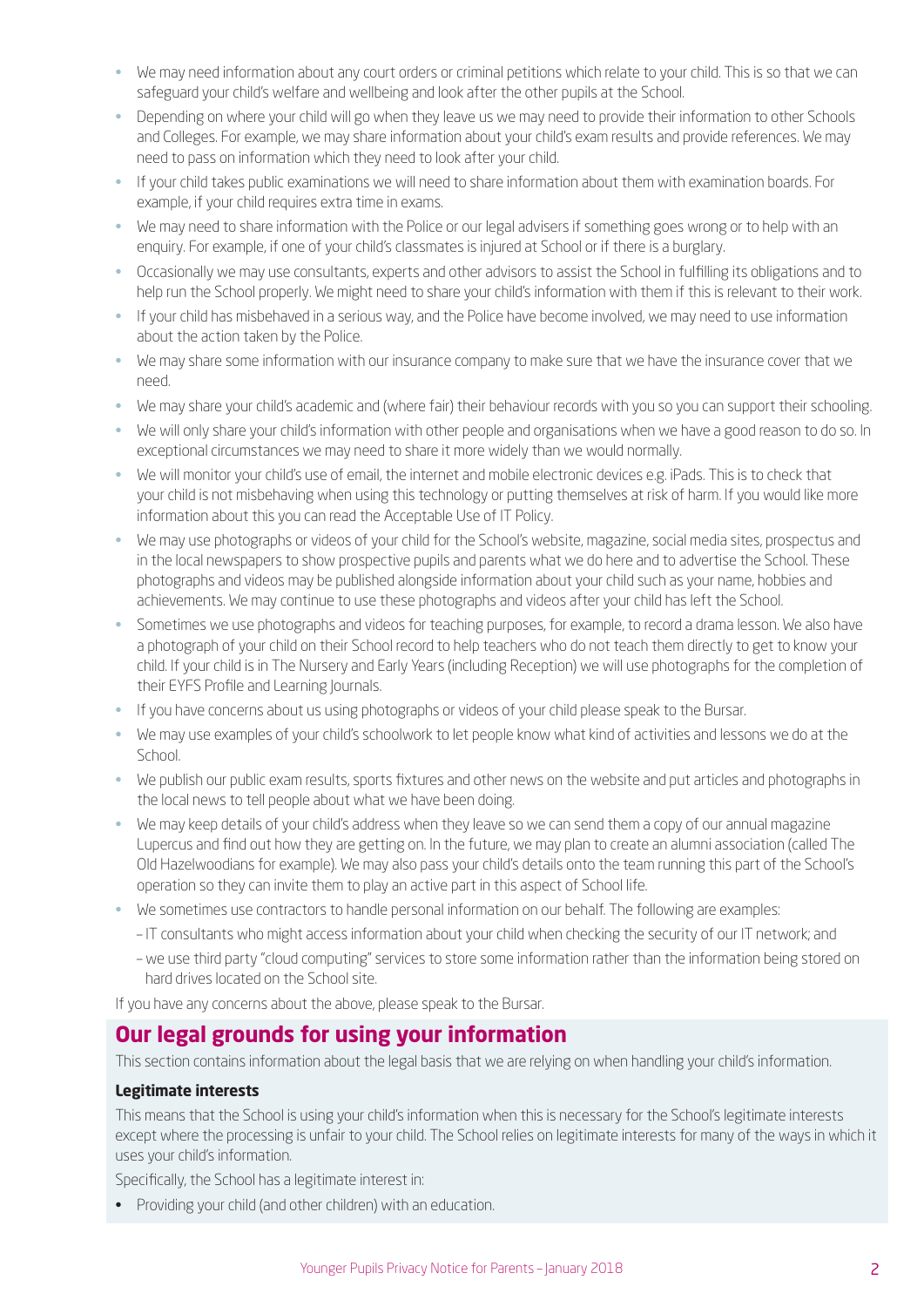- Safeguarding and promoting your child's welfare and the welfare of other children.
- Promoting the objects and interests of the School. This includes fundraising e.g. if we want to raise money to upgrade our facilities or provide new resources and using photographs of your child in promotional material such as on our website and in the prospectus.
- Facilitating the efficient operation of the School.
- Helping the School comply with its obligations (for example, when it is inspected).

In addition your child's personal information may be processed for the legitimate interests of others. For example, we may use information about your child when investigating a complaint made by another pupil.

If you object to us using your child's information where we are relying on our legitimate interests as explained above please speak to or email the Bursar.

#### **Legal obligation**

This exists where the School needs to use your child's information in order to comply with its legal obligation. For example, to report a concern about your child's wellbeing to Children's Services. We may also have to disclose your child's information to third parties such as the courts, the local authority or the Police where legally obliged to do so.

#### **Vital interests**

In limited circumstances we may use your child's information to protect your child's vital interests or the vital interests of someone else (e.g. if your child or they are seriously hurt).

#### **Public interest**

The School is required to use your child's information if it is in the public interest to do so. For example, to provide your child with an education, to look after your child and their classmates or when the School is inspected.

#### **Special categories or personal data**

The School must also comply with an additional condition where it processes 'special categories' of personal information. These special categories are as follows: personal information revealing racial or ethnic origin, political opinions, religious or philosophical beliefs, trade union membership, genetic information, biometric information, health information, and information about sex life or orientation.

#### **Substantial public interest**

The School is also allowed to use special categories of personal information where doing so is necessary in the substantial public interest. This is similar to "public interest" as noted above. For example the School may use special categories of information about your child to provide them with an education, to look after your child and their classmates or when the School is inspected.

#### **Employment and social protection law**

There may be times when the School needs to use your child's information because we are an employer. Also the School may use your child's information to comply with social protection law (e.g. to look after your child) and social security laws (e.g. to provide your child with free School lunches if applicable).

#### **Vital interests**

In limited circumstances we may use your child's information to protect your child's vital interests or the vital interests of someone else (e.g. if your child or they are seriously hurt).

#### **Legal claims**

The processing is necessary for the establishment, exercise or defence of legal claims. This allows us to share information with our legal advisors and insurers.

#### **Medical purposes**

This includes medical treatment and the management of healthcare services.

We may ask for your consent to use your child's information in certain ways. If we ask for your consent to use your child's personal information you can take back this consent at any time. Any use of your child's information before you withdraw your consent remains valid. Please speak to the School office if you would like to withdraw any consent given.

In some cases we will rely on more than one of the grounds above for a particular use of your child's information. For example, we may rely on legitimate interests and public interest grounds when using your child's information for safeguarding purposes.